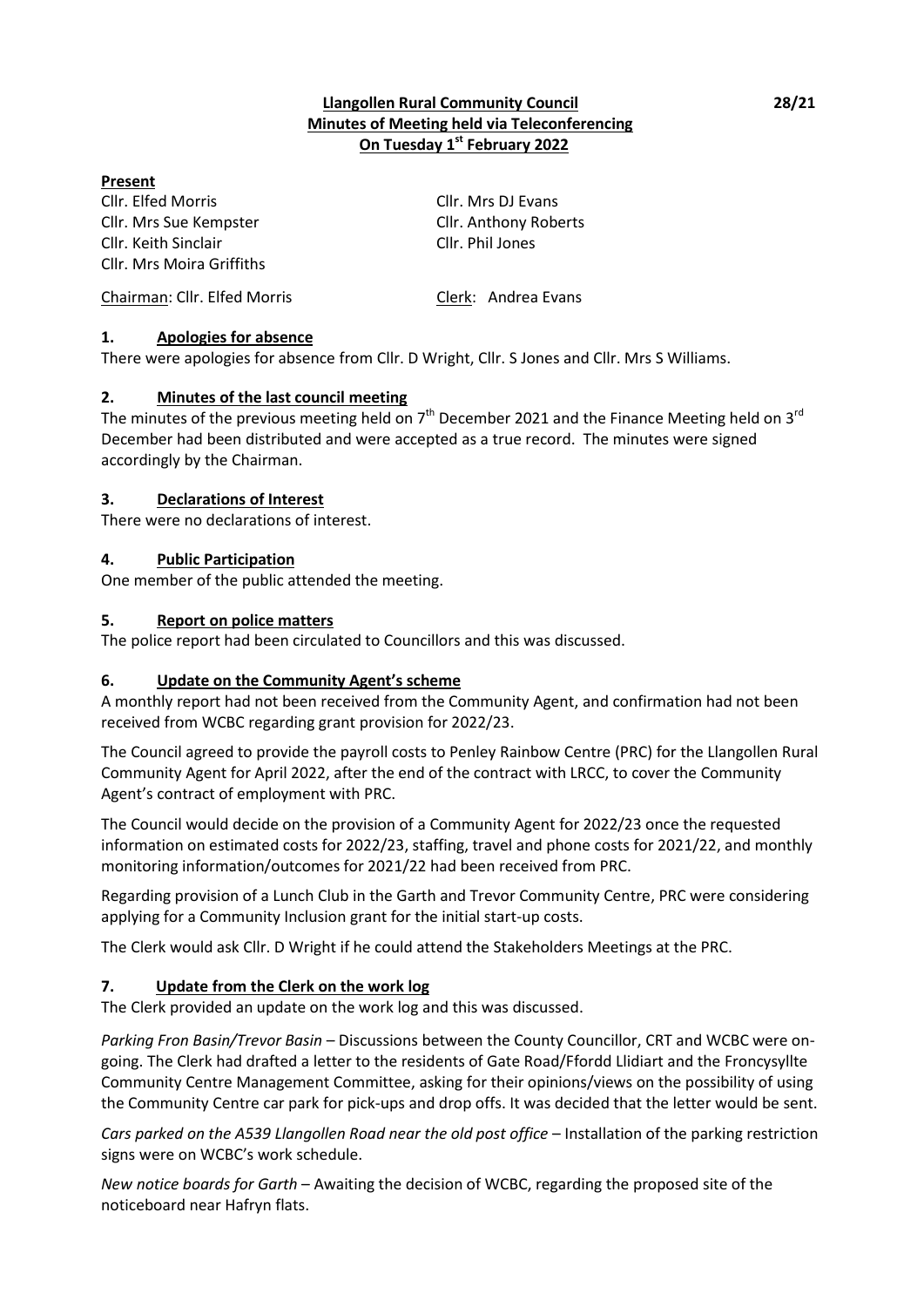*Installation of a lockable gate at the George Avenue playground* – The Clerk had again contacted WCBC regarding the clearance available for grass-cutting machinery if a gate was installed. WCBC had requested the information from the contractor but had not received a reply. It was decided to ask WCBC for other suitable contractors and request quotations to enable this to move forward.

P*ossible use of the Froncysyllte school field* - Discussions were on-going, but on hold due to Covid 19.

*Noddfa Cemetery risk assessment –* To be scheduled, along with the seats and planters risk assessments.

*Memorial Garth* – Cllr. Morris would find a new contractor willing to carry out the work.

*Easement required for the JC Edwards wall land* – LRCC's solicitor was working on this. The Clerk was awaiting a reply from Eastman's. It was decided that the Clerk would contact Eastman's again and ask for a reply, as this needed to be sorted out as soon as possible.

*Safety issues on Gate Road due to parked cars* – The situation was on-going.

*Flooding on the A539* – One gulley was scheduled to be repaired by WCBC.

*Part of wall at Noddfa Cemetery had collapsed* – The work had been completed.

*Pavements on the Trevor Estate* – The paths from the shop, up to Heol Penderyst, including Telford Avenue, would be resurfaced and were on WCBC's plan. Others would be checked at the same time.

### **8. Planning applications**

Consideration of planning applications:

**P/2022/0020** – Erection of stables (in retrospect) – **Trevor Hall Farm, Garth Road, Trevor, Wrexham**

There were no objections to the application.

For information - Granted:

**P/2021/0837 -** Work to trees within conservation area **– Sycamore Cottage, Pontcysyllte, Trevor, Wrexham**

**P/2021/1059** – Parking and operation of 1 private hire vehicle (renewal of application P/2020/0726) – **Vron Hyfryd, Yr Ochr, Froncysyllte, Wrexham** 

**P/2021/1070** – Variation of conditions 2 and 3 of P/2018/0939 to extend time period for submission of reserved matters and commencement of development – **Gwel Y Dyffryn, Trevor Road, Garth Wrexham**

# **9. Correspondence update from the Clerk**

All correspondence was listed in the Clerk's report and had been forwarded to Councillors.

# **10. Update from the Boer War Memorial Working Group**

The application to the War Memorial Trust (WMT), for a profession advice grant of up to £1500, to fund preparation of the project for a bid for the work, had been submitted.

# **11. To appoint a representative to One Voice Wales**

It was decided that the Clerk would send a letter to One Voice Wales informing them that their meeting dates clashed with Community Council meetings, so that Councillors were unable to attend.

# **12. Update on publication of the Community Newsletter**

The next newsletter would be published at the end of February/beginning of March contingent on the receipt of articles and printing dates. Cllr. Roberts agreed to continue sourcing and collecting advertising revenue but he asked for assistance if necessary, depending on the level of his current commitments.

# **13. A report from Cllr E Morris regarding Noddfa Cemetery**

Cllr Morris had received a request from a Garth resident, who had attended Noddfa Chapel until its closure, to pre-purchase a grave plot to ensure that his wish to be buried in Noddfa Cemetery was

# **29/21**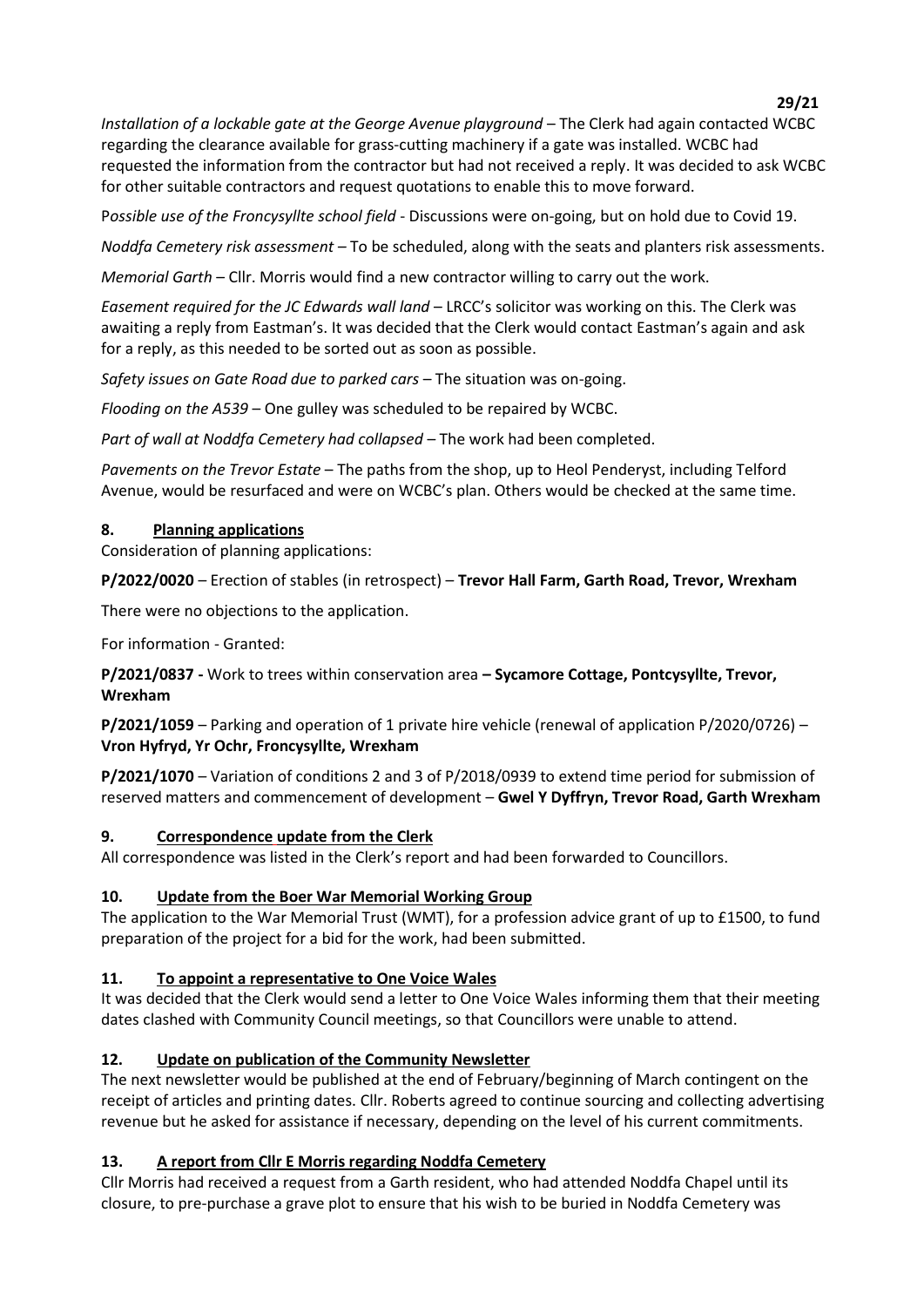### **30/21**

carried out following his passing. It was decided that Mr Roberts could pre-purchase grave plot number 80, it being the next available grave plot.

# **14. An update from Cllr A Roberts regarding the static caravan in a field near Gypsy Lane**

Cllr. Roberts reported that the case was being dealt with by Denbighshire County Council.

### **15. Complaints regarding the tree line below Garth CP School and falling branches**

A complaint had been received that dead branches and bits of trees were falling onto the road and pavement just below the School in Garth. There were 4 or 5 dead medium sized trees overhanging from a private property. This had been brought to the attention of the landowner who had indicated that they would contact the complainant. A further complaint had been received and the situation had not been resolved. It was decided that the Clerk would write to the land owner to ask if this could be dealt with due to the potential risk to pedestrians and vehicles from falling branches.

# **16. To consider the action to be taken to ensure compliance with Section 47 of the Local**

**Government and Elections (Wales) Act 2021, regarding multi-location attendance at meetings.** Section 47 requires that a community council must make arrangements for convening meetings, which allows participants to be in multiple locations. The minimum requirement is that members are able to hear and be heard by others. This was discussed and it was noted that Garth & Trevor Community Centre had available Wi-Fi connectivity and Froncysyllte Community Centre was in the process of obtaining an internet connection.

It was decided that the Clerk would investigate how this could be achieved in the Garth & Trevor Community Centre for the next council meeting and, following consultation with the chair, could purchase the necessary equipment up to cost of £500.

### **17. A report from the Clerk regarding the Council's banking arrangements.**

The Clerk presented a report on the costs associated with the current banking arrangements and the costs of alternative providers. It was decided that the Clerk would arrange for the Community Council to switch its bank accounts to Unity Trust Bank.

#### **18. Grant applications**

Two grant applications had been received: Froncysyllte Darby & Joan Club; and Friends of Froncysyllte CP School.

Following a discussion it was decided to award £100 to each applicant.

#### **19. To decide on the SLA for playground inspections for 2022/23.**

The Clerk outlined the details of the SLA for inspections for 2022/23, and it was decided to accept the agreement for a further 12 months.

# **20. To receive a financial update from the Clerk and authorise payments to be made.**

Financial statements had been circulated as at the end January 2022: receipts for 2020/21; bank reconciliation; and budget monitoring against precept and receipts.

#### **Payments authorised retrospectively for January 2022:**

| P Green         | 102463 | £80.00  |
|-----------------|--------|---------|
| <b>S</b> Morris | 102464 | £640.00 |
| E Morris        | 102465 | £170.00 |
| S Williams      | 102466 | £112.00 |
| <b>HMRC</b>     | 102467 | £866.44 |
| J Evans         | 102468 | NJC.    |
| J Evans         | 102469 | £37.39  |
| <b>WCBC</b>     | 102470 | £831.00 |